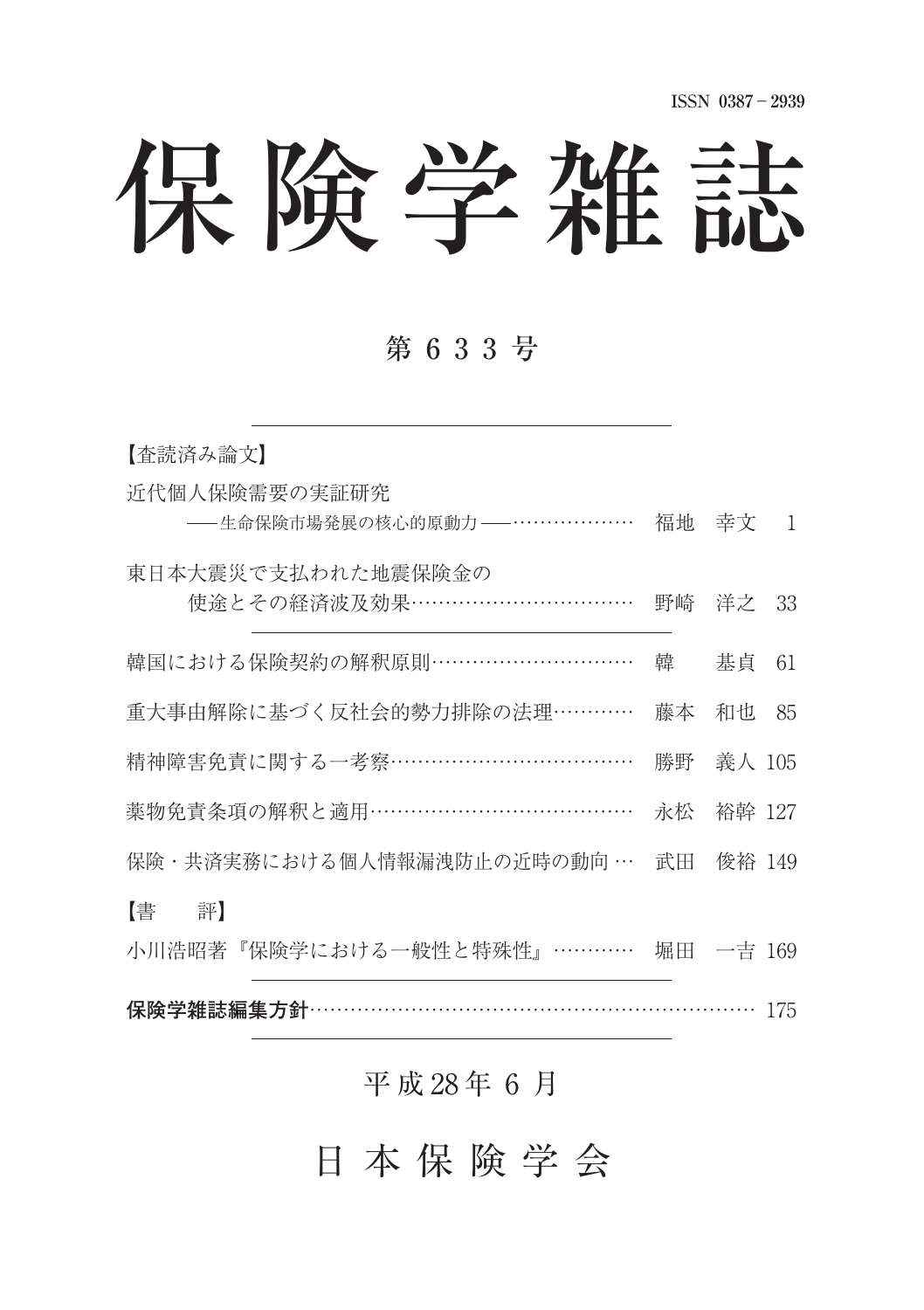| 険学雑誌<br>保                                                                                                      |
|----------------------------------------------------------------------------------------------------------------|
| 633 号<br>第                                                                                                     |
| 平成28年 6 月30日<br>一発行                                                                                            |
| 《非壳品》<br>編集委員<br>隆<br>中<br>浜<br>石<br>成<br>則<br>Ħ<br>河本淳<br>孝<br>澤 本 百<br>一合<br>潘<br>憲<br>阿<br>安<br>晃<br>井<br>敏 |
| 編集兼<br>本保険学<br>Η<br>一会<br>発 行 者                                                                                |
| 東京都千代田区神田淡路町2-9<br>ক্ত101-8335<br>公益財団法人損害保険事業総合研究所内                                                           |
| 本保険学会<br>発 行 所<br>H                                                                                            |
| 50101-8335  東京都千代田区神田淡路町2−9<br>公益財団法人損害保険事業総合研究所内<br>話 $(03)$ 3255 - 5511<br>雷<br>振替口座 00160-8-607601          |

印刷所 株式会社 松 涛 企 画 〠102-0074 千代田区九段南3-2-2 宝生ビル 4 F